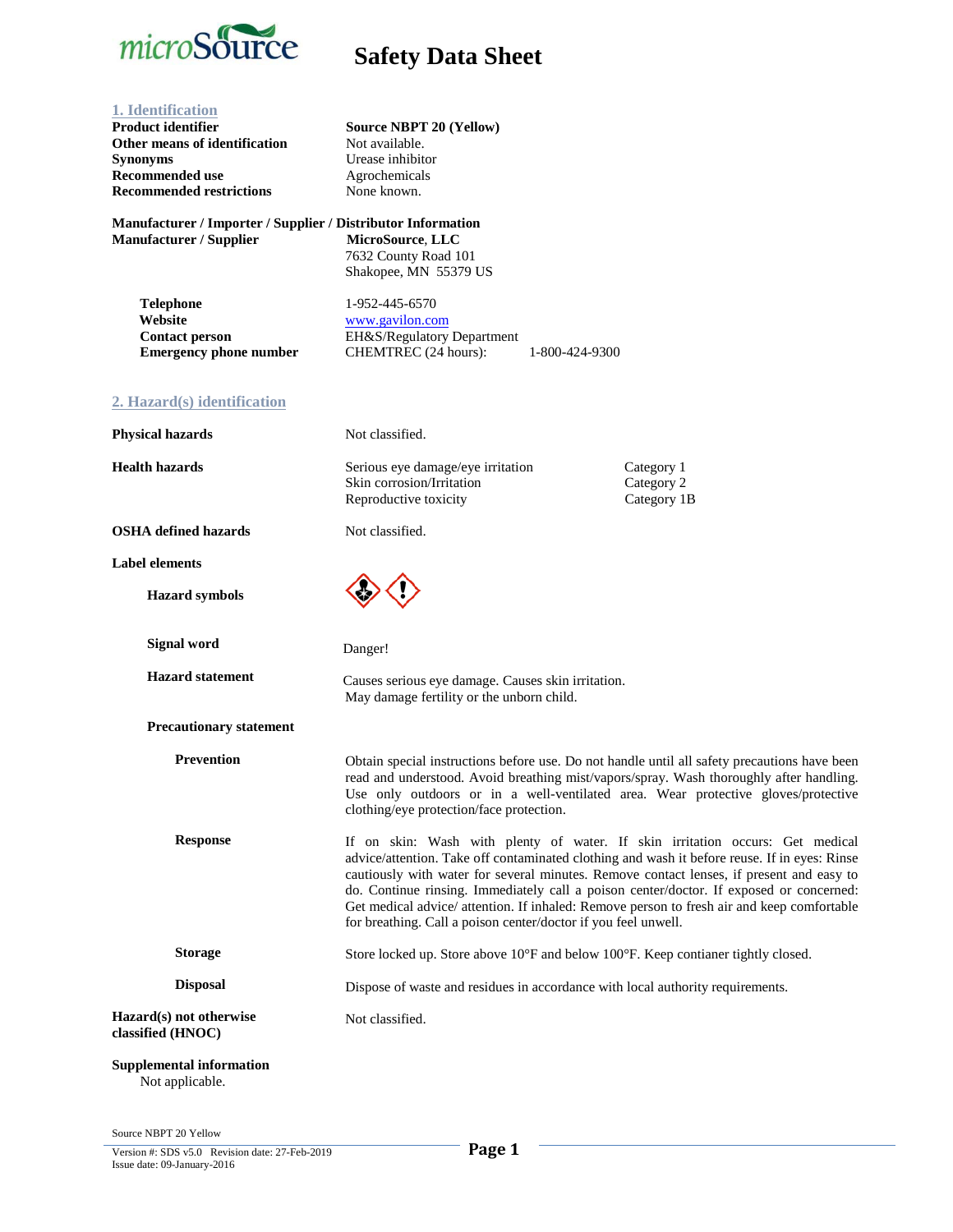

### **3. Composition/information on ingredients**

| <b>Mixtures</b><br><b>Chemical name</b><br>Solvent Blend*                           |                                                                                                                                                                                                                                                                                                                                           | <b>CAS</b> number                                                                                                                                                                | $\frac{0}{0}$ |
|-------------------------------------------------------------------------------------|-------------------------------------------------------------------------------------------------------------------------------------------------------------------------------------------------------------------------------------------------------------------------------------------------------------------------------------------|----------------------------------------------------------------------------------------------------------------------------------------------------------------------------------|---------------|
|                                                                                     |                                                                                                                                                                                                                                                                                                                                           | Proprietary                                                                                                                                                                      | $75 - 85*$    |
| N-(n-butyl)-thiophosphoric triamide                                                 |                                                                                                                                                                                                                                                                                                                                           | 94317-64-3                                                                                                                                                                       | $15 - 25*$    |
| Yellow colorant                                                                     |                                                                                                                                                                                                                                                                                                                                           | Mixture                                                                                                                                                                          | $\leq1*$      |
|                                                                                     |                                                                                                                                                                                                                                                                                                                                           | *Designates that a specific chemical identity and/or percentage of composition has been withheld as a trade secret.                                                              |               |
| <b>Composition comments</b>                                                         | All concentrations are in weight unless ingredient is a gas. Gas concentrations are in<br>percent by volume.<br>This Safety Data Sheet is not a guarantee of product specification or NPK value(s). NPK<br>content is on specified sales orders, customer invoices, or product specification sheets<br>obtained from supplier.            |                                                                                                                                                                                  |               |
| <b>4. First-aid measures</b>                                                        |                                                                                                                                                                                                                                                                                                                                           |                                                                                                                                                                                  |               |
| <b>Eye contact</b>                                                                  | Check for and remove contact lenses. Flush immediately with copious amounts<br>of water or normal saline (minimum of 15 minutes), holding eyelids apart to<br>ensure complete irritation of the eye and eyelid tissue. Take exposed individual<br>to a health care professional, preferably an opthalmologist, for further<br>evaluation. |                                                                                                                                                                                  |               |
| <b>Skin contact</b>                                                                 | Remove contaminated clothing, shoes and equipment. Wash exposed area with<br>plenty of soap and water. Repeat washing. If redness or irritation occurs, seek<br>medical attention. Wash contaminated clothing before reuse.                                                                                                               |                                                                                                                                                                                  |               |
| <b>Inhalation</b>                                                                   |                                                                                                                                                                                                                                                                                                                                           | Move person to fresh air. If the affected person is not breathing, apply artificial<br>respiration. Get medical attention immediately.                                           |               |
| <b>Ingestion</b>                                                                    | Rinse mouth thoroughly. Drink 1 or 2 glasses of water. Do not induce vomiting<br>without advice from poison control center. If vomiting occurs, keep head low so<br>that stomach content doesn't get into the lungs. Get medical attention.                                                                                               |                                                                                                                                                                                  |               |
| <b>Most important</b><br>symptoms/effects, acute and<br>delayed                     | Risk of serious damage to eyes. Skin irritation.                                                                                                                                                                                                                                                                                          |                                                                                                                                                                                  |               |
| <b>Indication of immediate</b><br>medical attention and<br>special treatment needed |                                                                                                                                                                                                                                                                                                                                           | Treat symptomatically. Symptoms may be delayed.                                                                                                                                  |               |
| <b>General information</b>                                                          | precautions to protect themselves.                                                                                                                                                                                                                                                                                                        | Ensure that medical personnel are aware of the material(s) involved, and take                                                                                                    |               |
| 5. Fire-fighting measures                                                           |                                                                                                                                                                                                                                                                                                                                           |                                                                                                                                                                                  |               |
| <b>Suitable extinguishing</b><br>media                                              |                                                                                                                                                                                                                                                                                                                                           | Water fog. Water spray. Carbon dioxide (CO2). Foam.                                                                                                                              |               |
| <b>Unsuitable</b><br>extinguishing media                                            |                                                                                                                                                                                                                                                                                                                                           | Do not use water jet as an extinguisher, as this will spread the fire.                                                                                                           |               |
| <b>Specific hazards arising</b><br>from the chemical                                |                                                                                                                                                                                                                                                                                                                                           | Fire may produce irritating, corrosive and/or toxic gases.                                                                                                                       |               |
| <b>Special protective</b><br>equipment and<br>precautions for<br>firefighters       | general fire precautions indicated in the workplace.                                                                                                                                                                                                                                                                                      | Self-contained breathing apparatus and full protective clothing should be worn when<br>fighting chemical fires. Selection of respiratory protection for firefighting: follow the |               |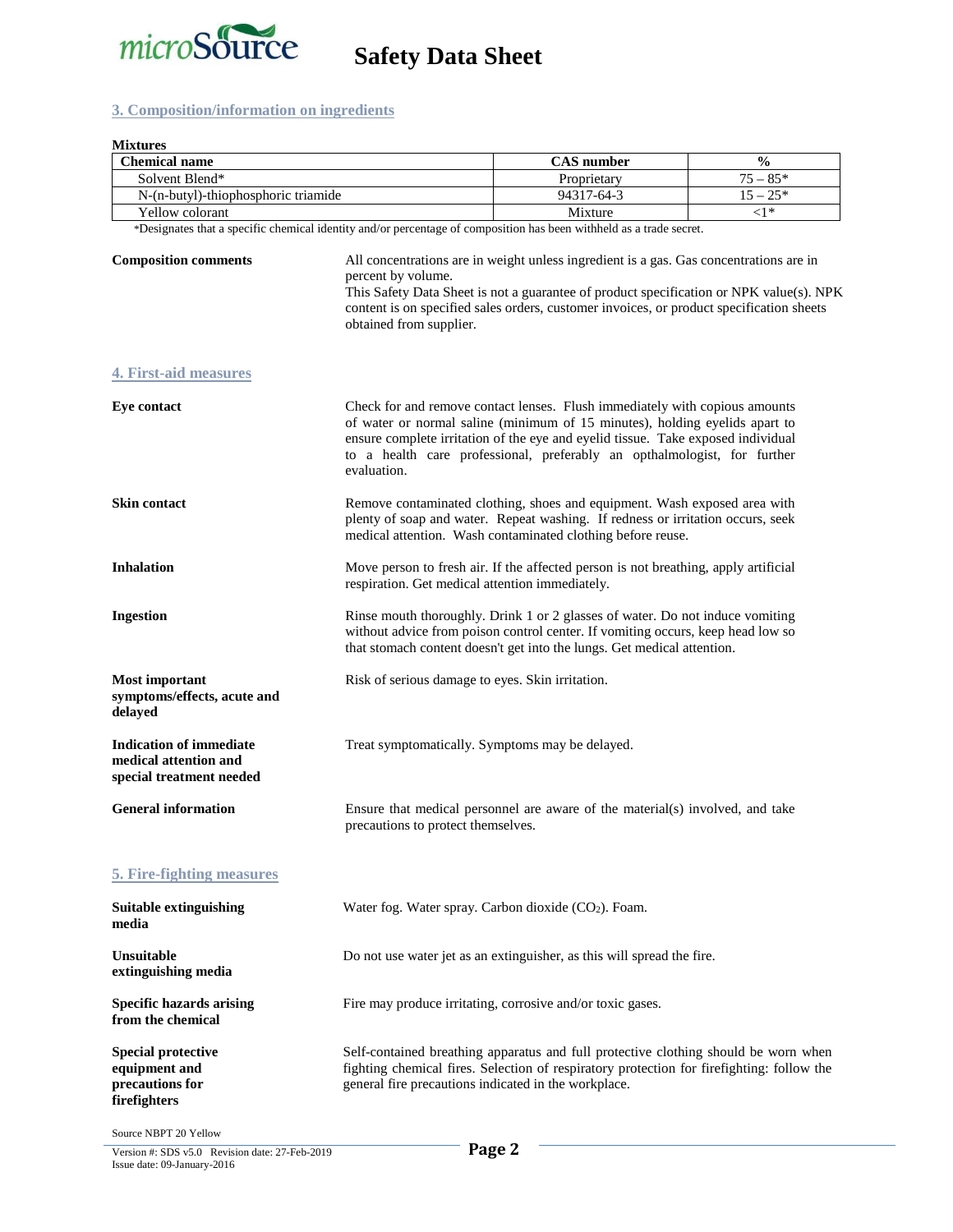

| Fire-fighting<br>equipment/instructions                                   | Use standard firefighting procedures and consider the hazards of other involved<br>materials. Move containers from the fire area if you can do so without risk.                                                                                                                                              |
|---------------------------------------------------------------------------|--------------------------------------------------------------------------------------------------------------------------------------------------------------------------------------------------------------------------------------------------------------------------------------------------------------|
| <b>6. Accidental release measures</b>                                     |                                                                                                                                                                                                                                                                                                              |
| Personal precautions,<br>protective equipment and<br>emergency procedures | Avoid inhalation of vapors and spray mist and contact with skin and eyes. Ensure adequate<br>ventilation. Wear suitable protective clothing. For personal protection see Section 8 of the SDS.                                                                                                               |
| <b>Methods and materials for</b><br>containment and cleaning up           | Large Spills: Stop the flow of material, if this is without risk. Dike the spilled material,<br>where this is possible. Absorb with vermiculite, dry sand or earth and place into containers.<br>After removal flush contaminated area thoroughly with water.                                                |
|                                                                           | Small Spills: Wipe up with absorbent material (e.g. cloth, fleece). Clean surface thoroughly to<br>remove residual contamination.                                                                                                                                                                            |
|                                                                           | Never return spills to original containers for re-use.                                                                                                                                                                                                                                                       |
| <b>Environmental precautions</b>                                          | Prevent further leakage or spillage if safe to do so. Do not contaminate water. Do not allow to<br>enter drains, sewers or watercourses.                                                                                                                                                                     |
| <b>7. Handling and storage</b>                                            |                                                                                                                                                                                                                                                                                                              |
| <b>Precautions for safe handling</b>                                      | Avoid inhalation of vapors/spray and contact with skin and eyes. Use only with adequate<br>ventilation. Observe good industrial hygiene practices.                                                                                                                                                           |
| Conditions for safe storage,<br>including any incompatibilities           | Keep container tightly closed. Store in a cool, dry well-ventilated place. Store away from<br>incompatible materials. Long term storage at temperatures above $100^{\circ}F(36^{\circ}C)$ , and long<br>term storage of opened containers, will cause the product to degrade. Always use oldest stock first. |

### **8. Exposure controls/personal protection**

### **Control parameters**

| If exposure limits exist, they are listed below. If no exposure limits are displayed, then no values are applicable. |                                                                                                                                                                                                                                                                                                                                                                                                                                                                                                                                                                                                                       |                 |                   |
|----------------------------------------------------------------------------------------------------------------------|-----------------------------------------------------------------------------------------------------------------------------------------------------------------------------------------------------------------------------------------------------------------------------------------------------------------------------------------------------------------------------------------------------------------------------------------------------------------------------------------------------------------------------------------------------------------------------------------------------------------------|-----------------|-------------------|
| Component                                                                                                            | Regulation                                                                                                                                                                                                                                                                                                                                                                                                                                                                                                                                                                                                            | Type of listing | Value/Notation    |
| Polyether                                                                                                            | <b>US WEEL</b>                                                                                                                                                                                                                                                                                                                                                                                                                                                                                                                                                                                                        | TWA aerosol     | $10 \text{ mg/m}$ |
| Diethylene glycol                                                                                                    | <b>US WEEL</b>                                                                                                                                                                                                                                                                                                                                                                                                                                                                                                                                                                                                        | <b>TWA</b>      | $10 \text{ mg/m}$ |
| <b>Exposure guidelines</b>                                                                                           | Follow standard monitoring procedures.                                                                                                                                                                                                                                                                                                                                                                                                                                                                                                                                                                                |                 |                   |
| <b>Appropriate engineering</b><br>controls                                                                           | Provide adequate general and local exhaust ventilation. Observe Occupational<br>Exposure Limits and minimize the risk of inhalation of vapors and mists. Provide<br>eyewash station and safety shower.                                                                                                                                                                                                                                                                                                                                                                                                                |                 |                   |
| Individual protection measures such as personal protective equipment                                                 |                                                                                                                                                                                                                                                                                                                                                                                                                                                                                                                                                                                                                       |                 |                   |
| <b>Eye/face protection</b>                                                                                           | Chemical goggles are recommended.                                                                                                                                                                                                                                                                                                                                                                                                                                                                                                                                                                                     |                 |                   |
| <b>Skin Protection</b>                                                                                               |                                                                                                                                                                                                                                                                                                                                                                                                                                                                                                                                                                                                                       |                 |                   |
| <b>Hand protection</b>                                                                                               | Chemical resistant gloves are recommended. Be aware that the liquid may penetrate<br>the gloves. Frequent change is advisable. Suitable gloves can be recommended by the<br>glove supplier.                                                                                                                                                                                                                                                                                                                                                                                                                           |                 |                   |
| Other                                                                                                                | Wear appropriate clothing to prevent repeated or prolonged skin contact.                                                                                                                                                                                                                                                                                                                                                                                                                                                                                                                                              |                 |                   |
| <b>Respiratory protection</b>                                                                                        | If engineering controls do not maintain airborne concentrations below recommended exposure<br>limits (where applicable) or to an acceptable level (in countries where exposure limits have not<br>been established), an approved respirator must be worn. Wear air supplied respiratory protection if<br>exposure concentrations are unknown. In case of inadequate ventilation or risk of inhalation of<br>vapors, use suitable respiratory equipment.<br>In the United States of America, if respirators are used, a program should be instituted to assure<br>compliance with OSHA 29 CFR 1910.134 and ANSI Z88.2. |                 |                   |
| Source NBPT 20 Yellow                                                                                                |                                                                                                                                                                                                                                                                                                                                                                                                                                                                                                                                                                                                                       |                 |                   |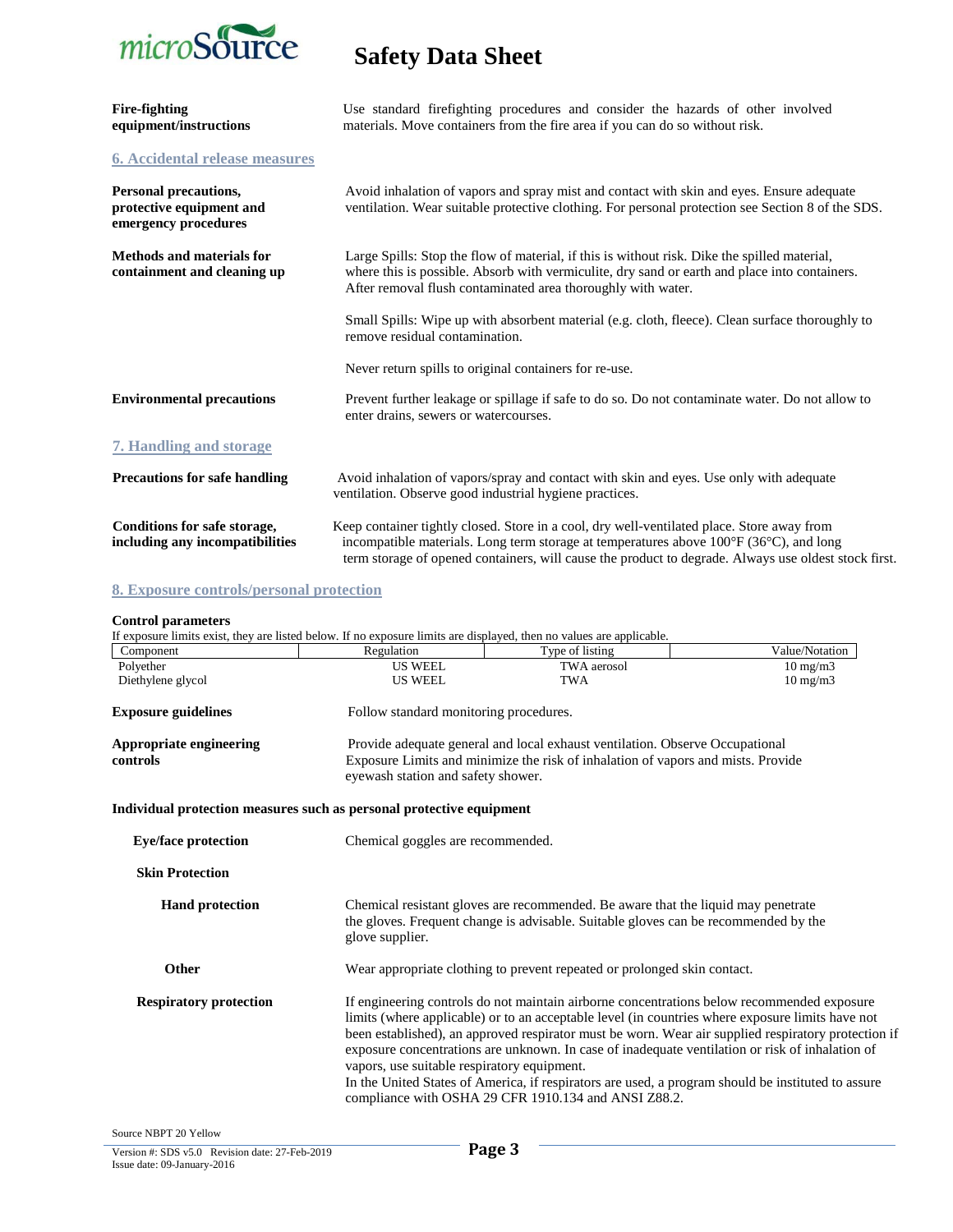

**General hygiene consideration**

**Thermal hazards** Wear appropriate thermal protective clothing, when necessary.

Always observe good personal hygiene measures, such as washing after handling the material and before eating, drinking, and/or smoking. Routinely wash work clothing and protective equipment to remove contaminants. Handle in accordance with good industrial hygiene and safety practice.

### **9. Physical and chemical properties**

**Appearance Physical State Form Color Odor Odor threshold pH Melting point/freezing point** Yellow liquid. Liquid. Yellow. Mild, sulfur-like Not available. 9.55 (neat)  $<$  -17.7 $\rm{^{\circ}C}$  (0 $\rm{^{\circ}F}$ ) **Initial boiling point and boiling range Flash point** Unknown. >=94°C (201°F) PMCC **Evaporation Rate** No data available. **Flammability (solid, gas) Upper/lower flammability Flammability limit-lower (%) Flammability limit-upper (%) Vapor pressure Vapor Density (Air=1) Relative density Solubility** No data available. No data available. No data available. No data available. No data available. 1.1347 @ 15.5°C Completely soluble. **Partition coefficient (n-octanol/water) Decomposition temperature Auto-ignition temperature Viscosity Other information Percent volatile** No data available. No data available. No data available. Not available.

### **10. Stability and reactivity**

| <b>Reactivity</b>                            | This product is stable and non-reactive under normal conditions of use, storage and transport. |
|----------------------------------------------|------------------------------------------------------------------------------------------------|
| <b>Chemical stability</b>                    | Stable under normal temperature conditions and recommended use.                                |
| <b>Possibility of hazardous</b><br>reactions | Hazardous polymerization does not occur.                                                       |
| <b>Conditions to avoid</b>                   | Extreme temperatures.                                                                          |
| Incompatible materials                       | Strong oxidizing agents.                                                                       |
| <b>Hazardous decomposition</b><br>products   | During combustion: Carbon monoxide. Carbon dioxide. Nitrogen oxides. Sulfur oxides.            |

### **11. Toxicological information**

### **Information on likely routes of exposure**

| Ingestion           | Harmful if swallowed.                                                                |
|---------------------|--------------------------------------------------------------------------------------|
| <b>Inhalation</b>   | Vapors and spray mist may irritate throat and respiratory system and cause coughing. |
| <b>Skin contact</b> | Prolonged or repeated skin contact may cause irritation.                             |
| Eve contact.        | Causes serious eye damage.                                                           |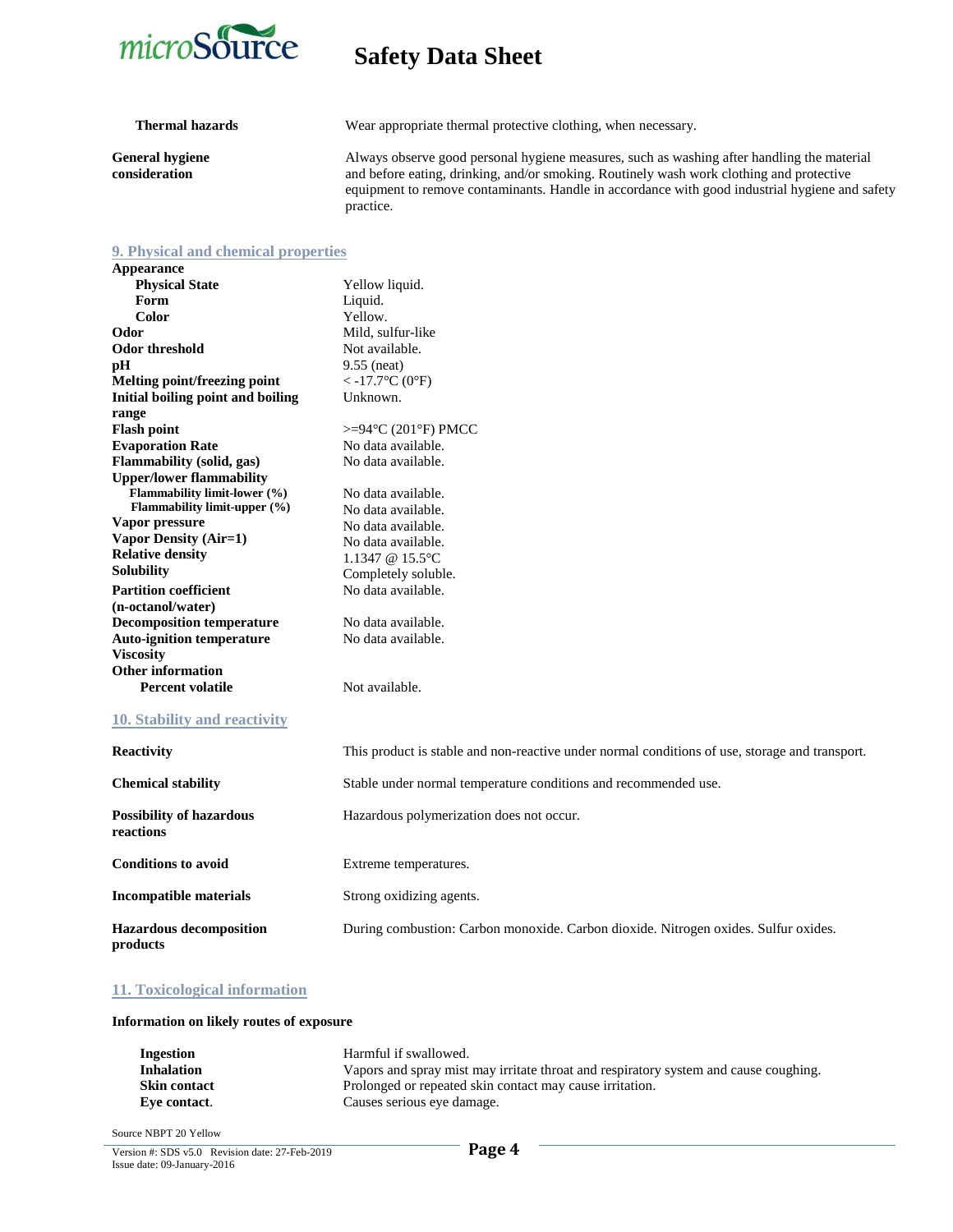

# **toxicological characteristics**

**Symptoms related to the** May cause serious eye damage. May cause irritation to nose and throat if inhaled.<br> **Physical, chemical and** Skin sensitization may develop. Skin sensitization may develop.

### **Information on toxicological effects**

| <b>Acute toxicity</b>                                                                                                                              | May cause discomfort if swallowed.                                                                 |                                                                                                                                                                                                                                                                                                                                                                                                                                                                |
|----------------------------------------------------------------------------------------------------------------------------------------------------|----------------------------------------------------------------------------------------------------|----------------------------------------------------------------------------------------------------------------------------------------------------------------------------------------------------------------------------------------------------------------------------------------------------------------------------------------------------------------------------------------------------------------------------------------------------------------|
| <b>Components</b>                                                                                                                                  | <b>Species</b>                                                                                     | <b>Test Results</b>                                                                                                                                                                                                                                                                                                                                                                                                                                            |
| N-(n-butyl)-thiophosphoric triamide (CAS 94317-64-3)                                                                                               |                                                                                                    |                                                                                                                                                                                                                                                                                                                                                                                                                                                                |
| Acute<br>Dermal                                                                                                                                    |                                                                                                    |                                                                                                                                                                                                                                                                                                                                                                                                                                                                |
| LD50                                                                                                                                               | Rat                                                                                                | $>$ 2000 mg/kg                                                                                                                                                                                                                                                                                                                                                                                                                                                 |
| Oral<br>LD50                                                                                                                                       | Rat                                                                                                | $>$ 2823 mg/kg                                                                                                                                                                                                                                                                                                                                                                                                                                                 |
| Solvent Blend (CAS Proprietary)                                                                                                                    |                                                                                                    |                                                                                                                                                                                                                                                                                                                                                                                                                                                                |
| <b>Acute oral toxicity</b>                                                                                                                         | Very low toxicity if swallowed. Harmful effects are not anticipated from swallowing small amounts. |                                                                                                                                                                                                                                                                                                                                                                                                                                                                |
| <b>Acute dermal toxicity</b><br><b>Acute inhalation toxicity</b>                                                                                   | Prolonged skin contact is unlikely to result in absorption of harmful amounts.                     |                                                                                                                                                                                                                                                                                                                                                                                                                                                                |
|                                                                                                                                                    |                                                                                                    | At room temperature exposure to vapor is minimal due to low volatility; single exposure is not likely to be hazardous. No adverse effects are<br>anticipated from single exposure to mist. For respiratory irritation and narcotic effects: No relevant data found.                                                                                                                                                                                            |
| <b>Skin corrosion/irritation</b>                                                                                                                   |                                                                                                    | Prolonged contact may cause slight skin irritation with local redness.                                                                                                                                                                                                                                                                                                                                                                                         |
| Serious eye damage/eye<br><b>Irritation</b>                                                                                                        | Causes serious eye damage.                                                                         |                                                                                                                                                                                                                                                                                                                                                                                                                                                                |
| <b>Respiratory sensitization</b>                                                                                                                   | Not classified.                                                                                    |                                                                                                                                                                                                                                                                                                                                                                                                                                                                |
| <b>Skin sensitization</b>                                                                                                                          | Not classified.                                                                                    |                                                                                                                                                                                                                                                                                                                                                                                                                                                                |
| <b>Germ cell mutagenicity</b>                                                                                                                      | Not classified.                                                                                    |                                                                                                                                                                                                                                                                                                                                                                                                                                                                |
| Carcinogenicity                                                                                                                                    |                                                                                                    | This product is not considered to be a carcinogen by IARC, ACGIH, NTP, or OSHA.                                                                                                                                                                                                                                                                                                                                                                                |
| <b>Reproductive toxicity</b>                                                                                                                       | May damage fertility or the unborn child.                                                          |                                                                                                                                                                                                                                                                                                                                                                                                                                                                |
| Specific target organ toxicity-<br>single exposure                                                                                                 | Not classified.                                                                                    |                                                                                                                                                                                                                                                                                                                                                                                                                                                                |
| Specific target organ toxicity-<br>repeated exposure                                                                                               | Not classified.                                                                                    |                                                                                                                                                                                                                                                                                                                                                                                                                                                                |
| <b>Aspiration hazard</b>                                                                                                                           | Not classified.                                                                                    |                                                                                                                                                                                                                                                                                                                                                                                                                                                                |
| <b>Chronic effects</b>                                                                                                                             | Prolonged exposure may cause chronic effects.                                                      |                                                                                                                                                                                                                                                                                                                                                                                                                                                                |
| <b>Further information</b>                                                                                                                         | No other specific acute or chronic health impact noted.                                            |                                                                                                                                                                                                                                                                                                                                                                                                                                                                |
| <b>12. Ecological information</b>                                                                                                                  |                                                                                                    |                                                                                                                                                                                                                                                                                                                                                                                                                                                                |
| <b>Ecotoxicity</b><br><b>Persistence and degradability</b><br><b>Bioaccumulative potential</b><br><b>Mobility</b> in soil<br>Other adverse effects |                                                                                                    | Non-mandatory section - information about this substance not compiled for this reason.<br>Non-mandatory section - information about this substance not compiled for this reason.<br>Non-mandatory section - information about this substance not compiled for this reason.<br>Non-mandatory section - information about this substance not compiled for this reason.<br>Non-mandatory section - information about this substance not compiled for this reason. |
| <b>13. Disposal considerations</b>                                                                                                                 |                                                                                                    |                                                                                                                                                                                                                                                                                                                                                                                                                                                                |
| <b>Disposal instructions</b>                                                                                                                       |                                                                                                    |                                                                                                                                                                                                                                                                                                                                                                                                                                                                |
|                                                                                                                                                    | applicable regulations.                                                                            | Do not allow this material to drain into sewers/water supplies. Dispose in accordance with all                                                                                                                                                                                                                                                                                                                                                                 |
| Hazardous waste code                                                                                                                               | disposal company.                                                                                  | The waste code should be assigned in discussion between the user, the producer and the waste                                                                                                                                                                                                                                                                                                                                                                   |
| Waste from residues / unused<br>products                                                                                                           | disposal.                                                                                          | Disposal recommendations are based on material as supplied. Disposal must be in<br>accordance with current applicable laws and regulations, and material characteristics at time of                                                                                                                                                                                                                                                                            |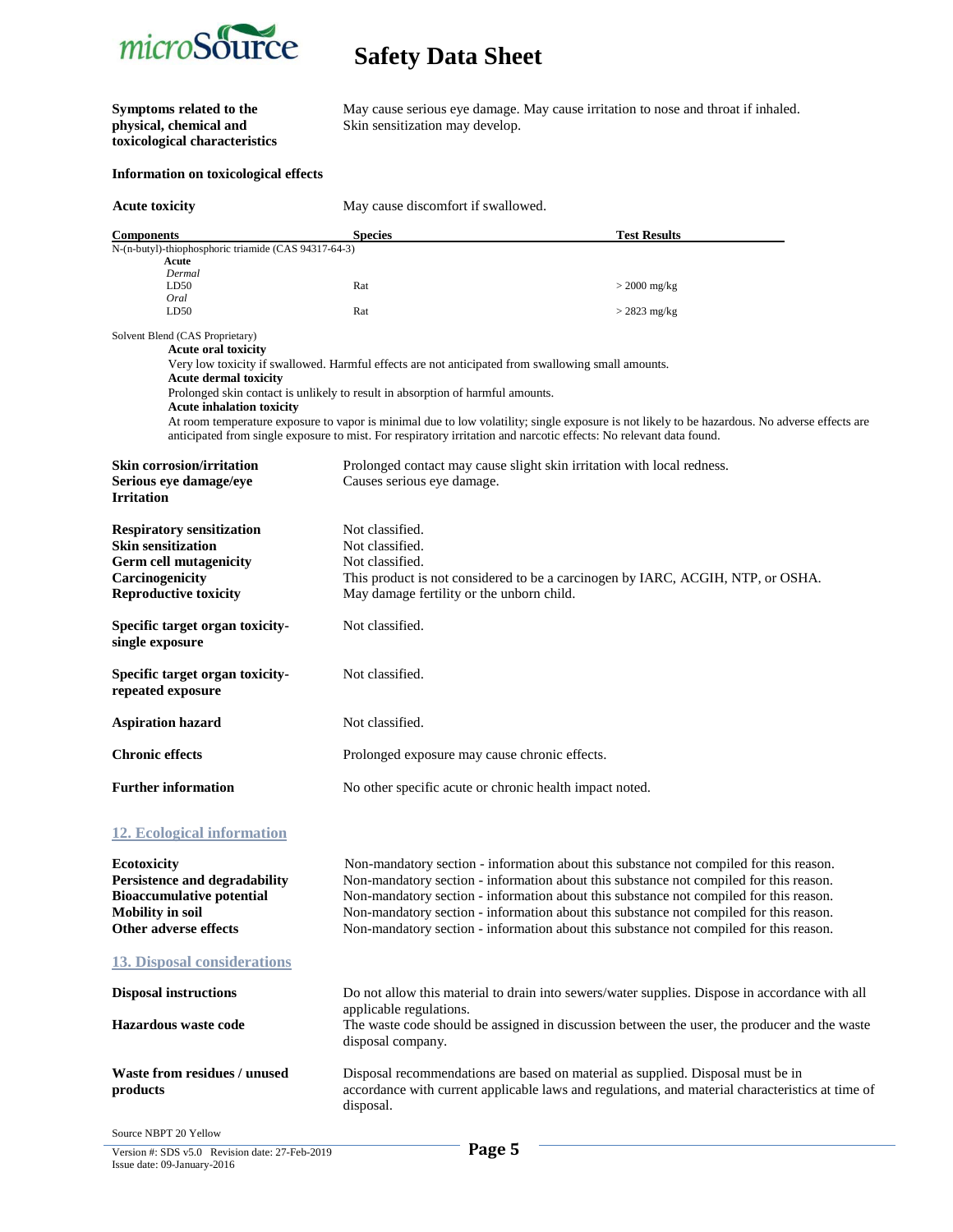

| <b>Contaminated packaging</b>                                                         | Since emptied containers may retain product residue, follow label warnings even after container<br>is emptied. |
|---------------------------------------------------------------------------------------|----------------------------------------------------------------------------------------------------------------|
| 14. Transport information                                                             |                                                                                                                |
| <b>DOT</b>                                                                            | Not regulated as a hazardous material by DOT.                                                                  |
| <b>IATA</b>                                                                           | Not regulated as a dangerous goods.                                                                            |
| <b>IMDG</b>                                                                           | Not regulated as a dangerous goods.                                                                            |
| <b>Transport in bulk according to</b><br>Annex II of MARPOL 73/78 and<br>the IBC Code | Not established.                                                                                               |

### **15. Regulatory information**

### **OSHA Communication Standard**

This product is a "Hazardous Chemical" as defined by the OSHA Hazard Communication Standard, 29 CFR 1910.1200.

### **Superfund Amendments and Reauthorization Act of 1986 Title III (Emergency Planning and Community Right-to-Know Act of 1986) Sections 311 and 312**

Serious eye damage or eye irritation Skin irritation Reproductive toxicity

### **Superfund Amendments and Reauthorization Act of 1986 Title III (Emergency Planning and Community Right-to-Know Act of 1986) Sections 313**

This material does not contain any chemical components with known CAS numbers that exceed the threshold (De Minimis) reporting levels established by SARA Title III, Section 313.

### **US state regulations**

**US Massachusetts RTK – Substance List** Not regulated. **US Minnesota RTK – Substance List** Not regulated. **US New Jersey Worker and Community Right-to-Know Act** Not regulated. **US Pennsylvania RTK – Hazardous Substances** Diethylene glycol **US Rhode Island RTK** Not regulated.  **US California Proposition 65**

This product contains a chemical that is at or below California Propositions 65's "safe harbor level" as determined via a risk assessment. Therefore, the chemical is not required to be listed as a Prop 65 chemical on the SDS or label.

### **United States TSCA Inventory (TSCA)**

All components of this product are in compliance with the inventory listing requirements of the U.S. Toxic Substances Control Act (TSCA) Chemical Substance Inventory.

**TSCA Section 12(b) Export Notification (40 CFR 707, Subpt. D)** N-(n-butyl)-thiophosphoric triamide (CAS 94317-64-3) 1.0% One-Time Export Notification only.

### **16. Other information, including date of preparation or last revision**

| <b>Issue date</b>    | 09-January-2016  |
|----------------------|------------------|
| <b>Revision date</b> | 27-February-2019 |
| Version #            | SDS v5.0         |